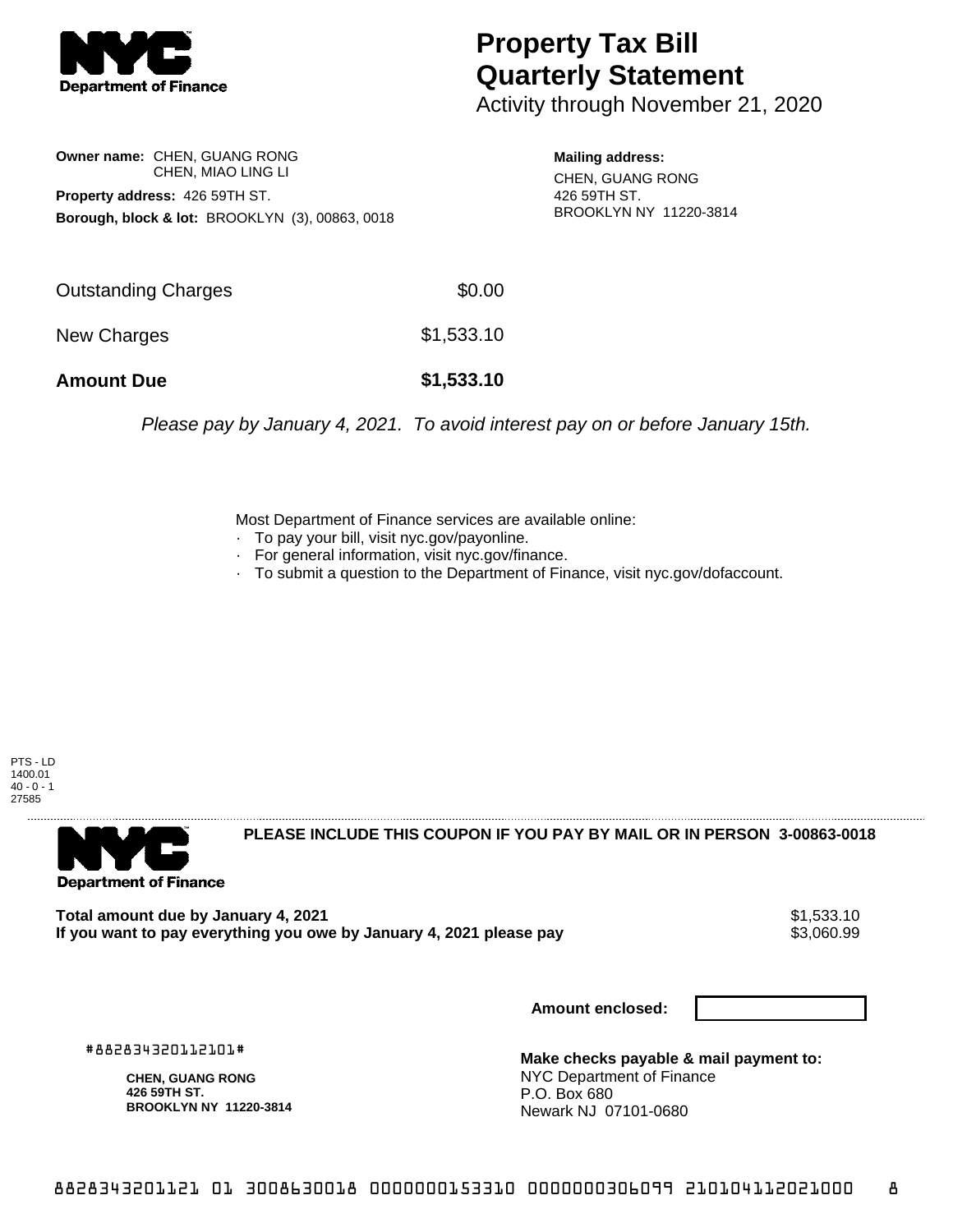

Total credit applied  $$1,551.84$ 

| <b>Billing Summary</b>                                              | <b>Activity Date Due Date</b> |            | Amount                  |
|---------------------------------------------------------------------|-------------------------------|------------|-------------------------|
| Outstanding charges including interest and payments                 |                               |            | \$0.00                  |
| Finance-Property Tax<br><b>Adopted Tax Rate</b>                     |                               | 01/01/2021 | \$1,551.84<br>$$-18.74$ |
| <b>Total amount due</b>                                             |                               |            | \$1,533.10              |
| <b>Tax Year Charges Remaining</b>                                   | <b>Activity Date</b>          | Due Date   | Amount                  |
| Finance-Property Tax                                                |                               | 04/01/2021 | \$1,551.84              |
| <b>Adopted Tax Rate</b>                                             |                               |            | $$-18.74$               |
| Total tax year charges remaining                                    |                               |            | \$1,533.10              |
| If you want to pay everything you owe by January 4, 2021 please pay |                               |            | \$3,060.99              |
| If you pay everything you owe by January 4, 2021, you would save:   |                               |            | \$5.21                  |
| <b>Overpayments/Credits</b>                                         | <b>Activity Date</b>          | Due Date   | Amount                  |
| <b>Credit Balance</b>                                               |                               | 10/01/2020 | $$-1,551.84$            |
| <b>Credit Applied</b>                                               | 10/03/2020                    |            | \$1,551.84              |

**Total overpayments/credits remaining on account \$0.00**

## **Home banking payment instructions:**

- 1. **Log** into your bank or online bill pay website.
- 2. **Add** the new payee: NYC DOF Property Tax. Enter your account number, which is your boro, block and lot, as it appears here: 3-00863-0018 . You may also need to enter the address for the Department of Finance. The address is P.O. Box 680, Newark NJ 07101-0680.
- 3. **Schedule** your online payment using your checking or savings account.

## **Did Your Mailing Address Change?** If so, please visit us at **nyc.gov/changemailingaddress** or call **311.**

When you provide a check as payment, you authorize us either to use information from your check to make a one-time electronic fund transfer from your account or to process the payment as a check transaction.